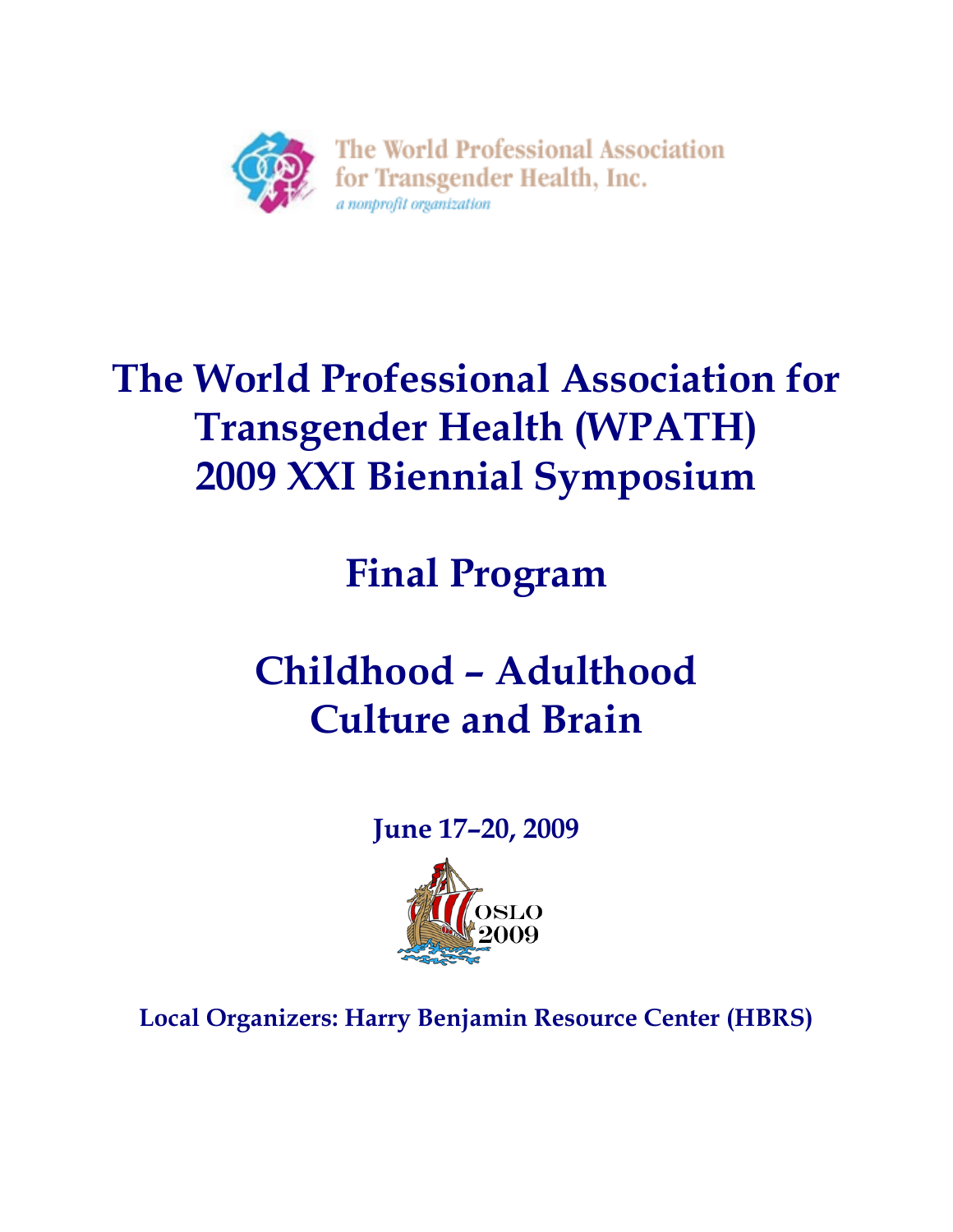

The Board of Directors of the World Professional Association for Transgender Health wish to thank and congratulate the Oslo Local Organizing Committee, WPATH Scientific Committee and all Oral and Poster Presenters for their expertise and hard work in developing an intellectually stimulating and successful 21st Symposium.

## **Local Organizing Committee:**

#### **Co-Chairs**

Tone Maria Hansen, Sociologist, President LFTS Ira Haraldsen, MD, PhD, Local Organizing Scientific Committee, Chair

#### **Committee Members**

Mikael Scott Bjerkeli, Vice president LFTS Ida Mellesdal, Board member LFTS Ingvill Størksen, Board member LFTS Ira Haraldsen, MD, PhD, Head of the GID - clinic team, National Hospital Ellen Frankrig Johanesen, Coordinator Alex Fossøy, Board member LFTS Ivar Bollmann-Pedersen, President of Parent and Family Organisation LFTS

#### **Local Scientific Committe:**

Thore Langfeldt, Psychologist, Clinic for Sexuality and Therapy Paulina Due-Tønnesen, MD, National Hospital Åshild Skogebø, Ph.D-Fellow, MA (clin.psych) og spec. i clin. sexology, NACS Tone Maria Hansen, Sociologist, President LFTS

## **Program Scientific Committee**

#### **Mission Statement**

The mission of the Symposium Scientific Committee is to select topics and presenters which will enhance the work done by mental health professionals, the medical community, and legal and lay persons on behalf of the care of those individuals coping with gender variance. This Committee is responsible for developing the Scientific program for the Symposium.

#### **Chair**

Scientific Committee Chair Stephen Whittle, OBE

#### **Co-Chairs**

Stan Monstrey, MD Walter Bockting, PhD

## **Local Organizing Committee Chair**

Tone Maria Hansen, Sociologist, President LFTS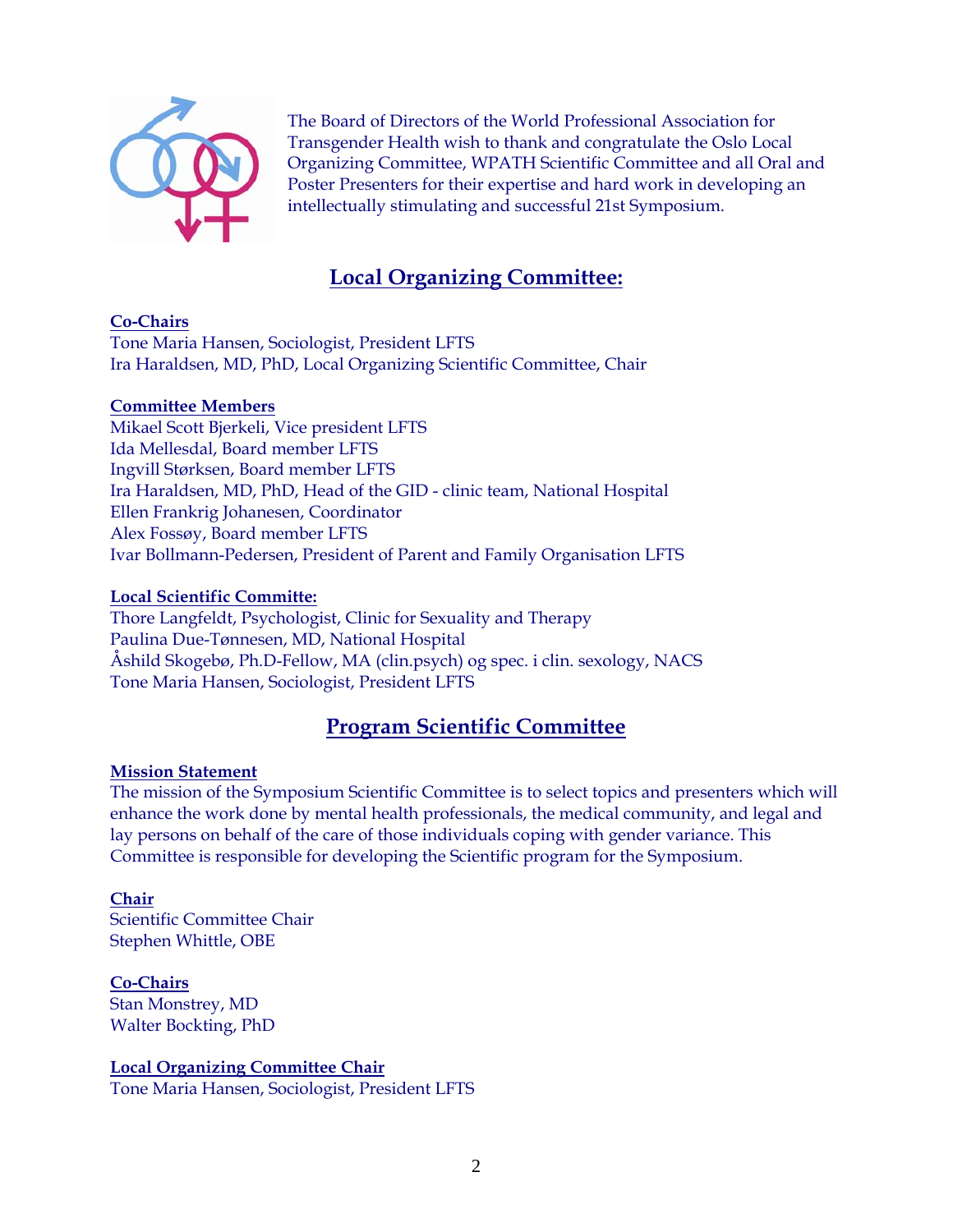#### **Psychiatry**

Griet DeCuypere, MD, Chair George Brown, MD Cecilia Dhejne, MD Stuart Lorimer, MD Ira Haraldsen, MD, PhD Kevan Wylie, MD Sahika Yuksel, MD

#### **Surgery: Plastic & Reconstructive**

Stan Monstrey, MD, Chair James Bellringer, MD Toby Meltzer, MD Preecha Tiewtanon, MD

#### **Gynelcology / Urology, Endocrinology**

Internal Medicine & Family Practice Vin Tangpricha, MD**,** Chair Evan Eyler, MD Jamie Feldman, MD Adriana Godano, MD Wylie C. Hembree, MD Rosemary A. Jones, MD Sava V. Perovic, MD Guy Tsjoen, MD

#### **Behavioral Studies**

Walter Bockting, PhD, Chair Juan Luiz Alvarex Gayou, PhD Esben Esther P. Benestad, MD Peggy Cohen-Kettenis, PhD Randi Ettner, PhD Luk Gijs, PhD

Gareth Hunt, PS Gail Knudson, MD Ellids Kristensen, MD Walter Meyer, MD Heino Meyer Bahlburg, Dr. rer.nat Kit Rachlin, PhD Oliver Robinow, MDCM, FRCP Masao Takagaki, MD, PhD Christine Wheeler, PhD

#### **Law and Social Sciences**

Stephen Whittle, PhD, Chair Aaron Devor, PhD Lisa C. Gilinger, ESQ Jamison Green, MFA Tone Marie Hansen, Sociologist Jennifer Levi, ESQ Cole Thaler, JD Tarryn Witten, PhD, MSW Thomas Wormgoor, PhD, JD

## **Nursing, Speech and Voice (and other)**

**Therapies** Richard Adler, PhD, Chair Alexandros N. Constansis, PhD (Cand.)

#### **Social Work, Marriage and Family Therapy**

Arlene Istar Lev, LCSW, Chair Stephen Braveman, LMFT, DST Dominic Davies, PhD Yuko Higashi, PhD, MSW Maria Sundin, BSW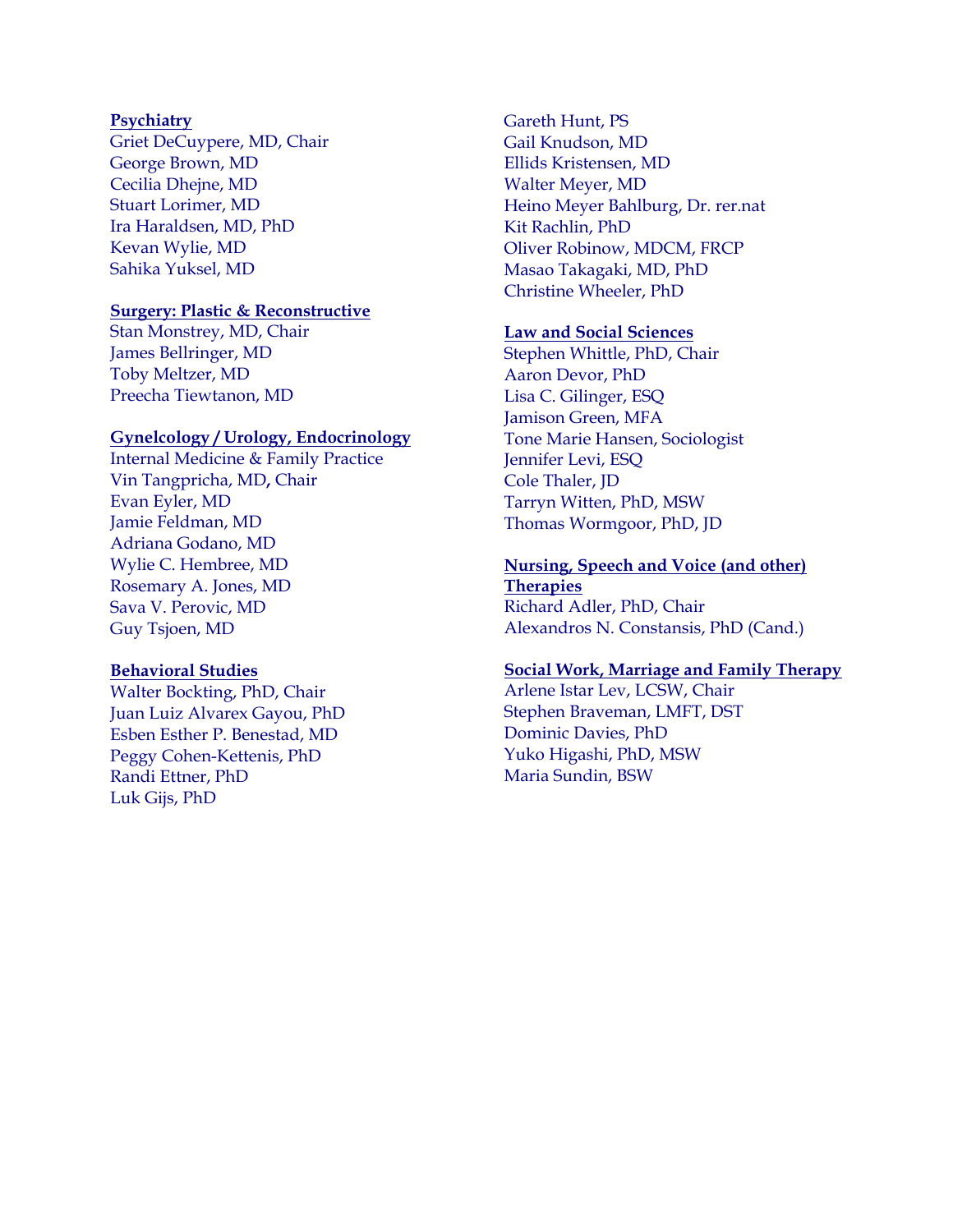# **Wednesday, June 17, 2009**

|                | <b>11:00 – 6:00</b> Registration open at Holmenkollen Hotel                                                                        |
|----------------|------------------------------------------------------------------------------------------------------------------------------------|
|                | 9:00 - 12:00 CPATH Meeting - Board Room 7-8                                                                                        |
| $9:00 - 12:00$ | Local Organization Committee -Harry Benjamin Resource Center - HBRS Suite                                                          |
| $9:15 - 11:00$ | Board Meeting (Current Members) - Room Nobel                                                                                       |
|                | 12:00 - 1:00 LUNCH Local Organizing Committee                                                                                      |
|                | 12:00 - 5:00 WPATH DSM V Consensus Statement Workgroup (Closed Meeting)<br>- Room Nobel                                            |
| 6:15           | Shuttle from the Holmenkollen Hotel to Oslo City Hall                                                                              |
| 7:00           | Welcome Reception at Oslo City Hall:<br>Greetings by the Mayor of Oslo, Fabian Stang<br>Entertainment: Bolteløkka Children's Choir |
|                |                                                                                                                                    |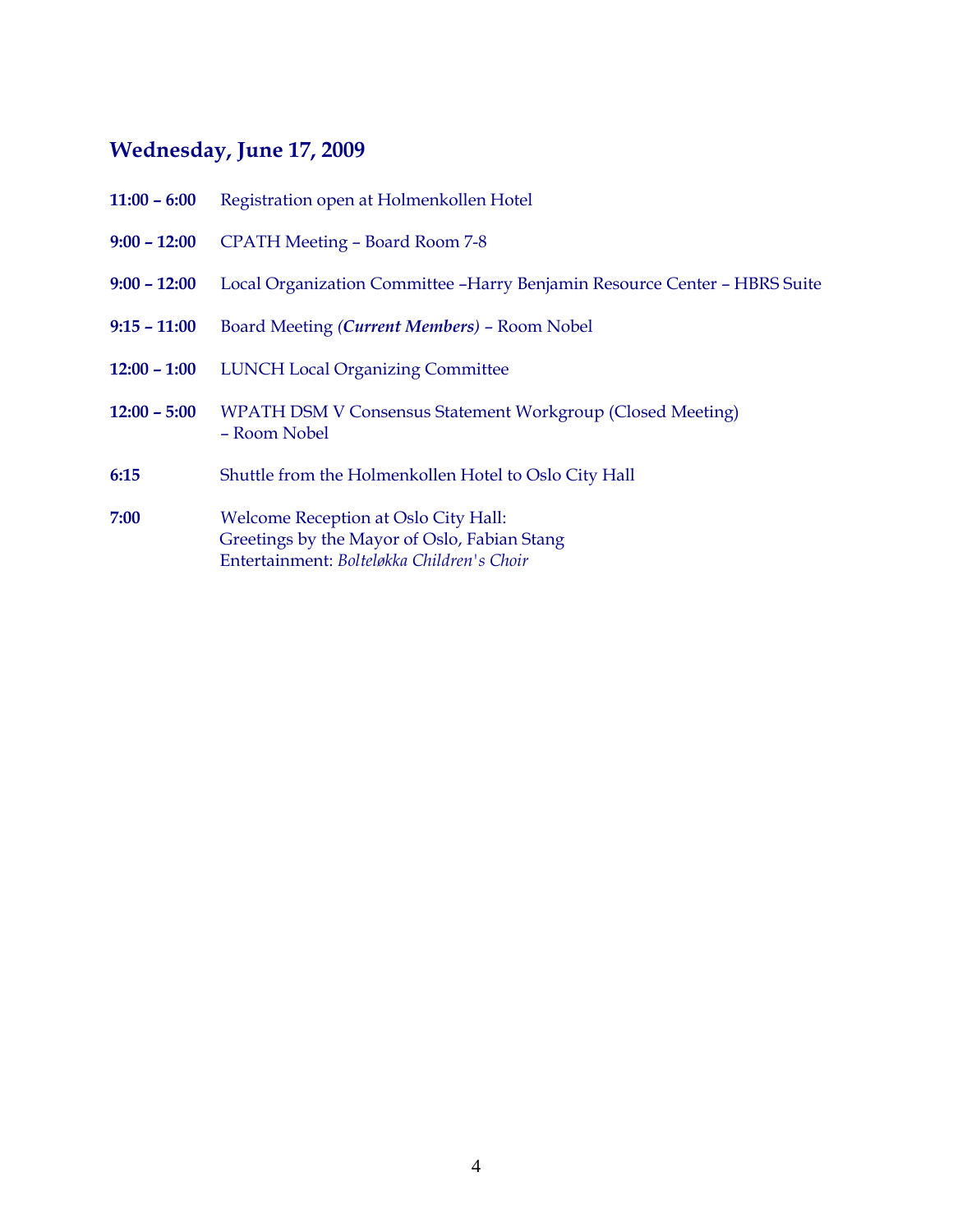# **SYMPOSIUM Thursday, June 18, 2009**

## **PLENUM – SAGA HALL**

**Morning Symposium Chair: Åshild Skogerbø , Psychologist Thursday, June 18, 2009**

**9:00** Opening Film

**9:05** Welcome and Introduction **Tone Maria Hansen, Sociologist, President HBRS**

**9:15** Leader of the Norwegian Association of Clinical Sexology **Knut Hermstad, Dr. Art, Sexologist**

**9:25** MP, Leader of Christian Democratic Party, Former Minister of Health of Norway **Dagfinn Høybråten** 

**9:35** The Future of WPATH **Stephen Whittle, OBE, President WPATH** 

**9:55** Harry Benjamin Distinguished Service Award presented to Christine Wheeler, PhD **Stan Monstrey, MD, Past President WPATH** 

**10:00** Gender Identity Research and Education Society Award Presentation **Bernard Reed, PhD**

**10:05** Brain and Neurobiology **Ole Petter Ottersen, MD, PhD** 

**10:25** Gonadotropin Releasing Hormone Action on Brain Development **Ira Haraldsen, MD** 

**10:45 Break – Coffee/tea**

## **PLENUM – SAGA HALL**

**Disorders of Sex Development Moderator: Lin Fraser, PhD Thursday, June 18, 2009**

**11:15** Gender Identity and Psychological Distress in Adult Subjects with Intersexuality **Hertha Richter-Appelt, PhD**

**11:30** Mechanisms of Sexual Differentiation and Intersex Conditions: Developmental, Genetic, Genomic and Hormonal Pathways **Dr. Paul-Martin Holterhus**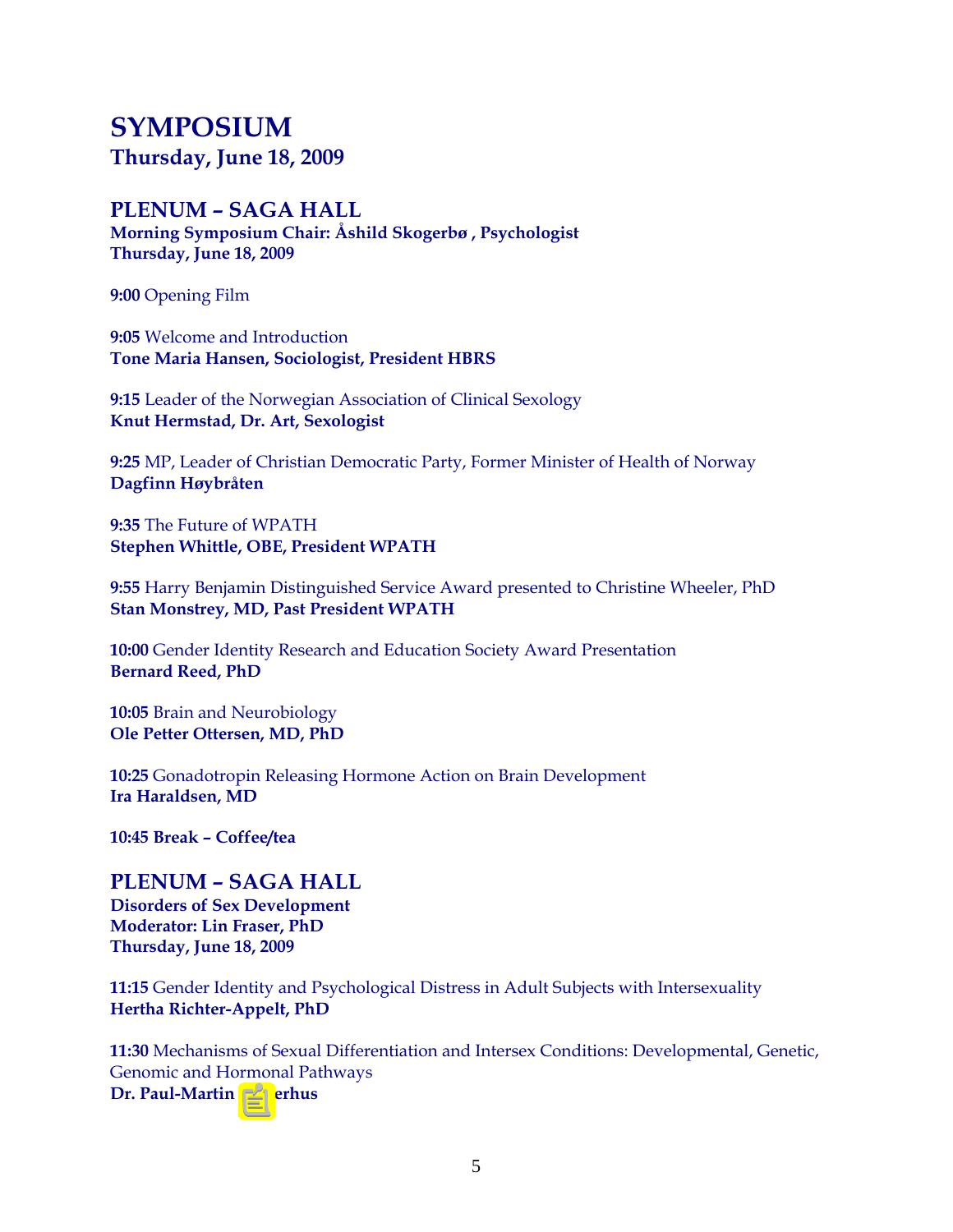**11:45** Children Born with Ambiguous Genitalia: *"I was Really Meant to be a Boy"* **Dr. Trond Diseth**

**12:00** Gender Reassignment of Children with DSD: Psychological Evaluation **Heino Meyer-Bahlburg, F.L. Dr. rer. Nat** 

**12:15** Gender Identity and Coping in Female 46, XY Adults with Androgen Biosynthesis Deficiency (Intersexuality/DSD) **Katinka Schweizer, MSc** 

**12:30 Lunch -Valhall** 

**WPATH Committee Meeting Opportunity (Committee Chairs will coordinate)** 

**PARALLEL SESSIONS I SAGA HALL Medical Ethics, Culture and Youth Moderator: Ira Haraldsen, MD Thursday, June 18, 2009**

**1:30** Member of the Standing Committee on Health and Care Services, the Norwegian Parliament, Socialist Left Party **Olav Gunnar Ballo**

**1:40** The Child in the Discourse of Transsexualism **Psychologist Thore Langfeldt**

**2:05** Cross-Cultural Complexities in Transgender Immigrant Youth **Ida Henriksson Bendiksby, Psychologist**

**2:30** Lost in Transition: Transpeople, Hormones, and Health in Southeast Asia **Sam Winter, PhD** 

**2:55** The Development of Standards of Care for Individuals with a Male-to-Eunuch Gender Identity Disorder **Kayla Vale; Thomas W. Johnson, PhD; Maren S. Jensen, PhD; Keith B. Lawson; Tucker Lieberman, MA; K.H. Willette, PhD; Richard J. Wassersug, PhD** 

**3:20 Break – Coffee/tea**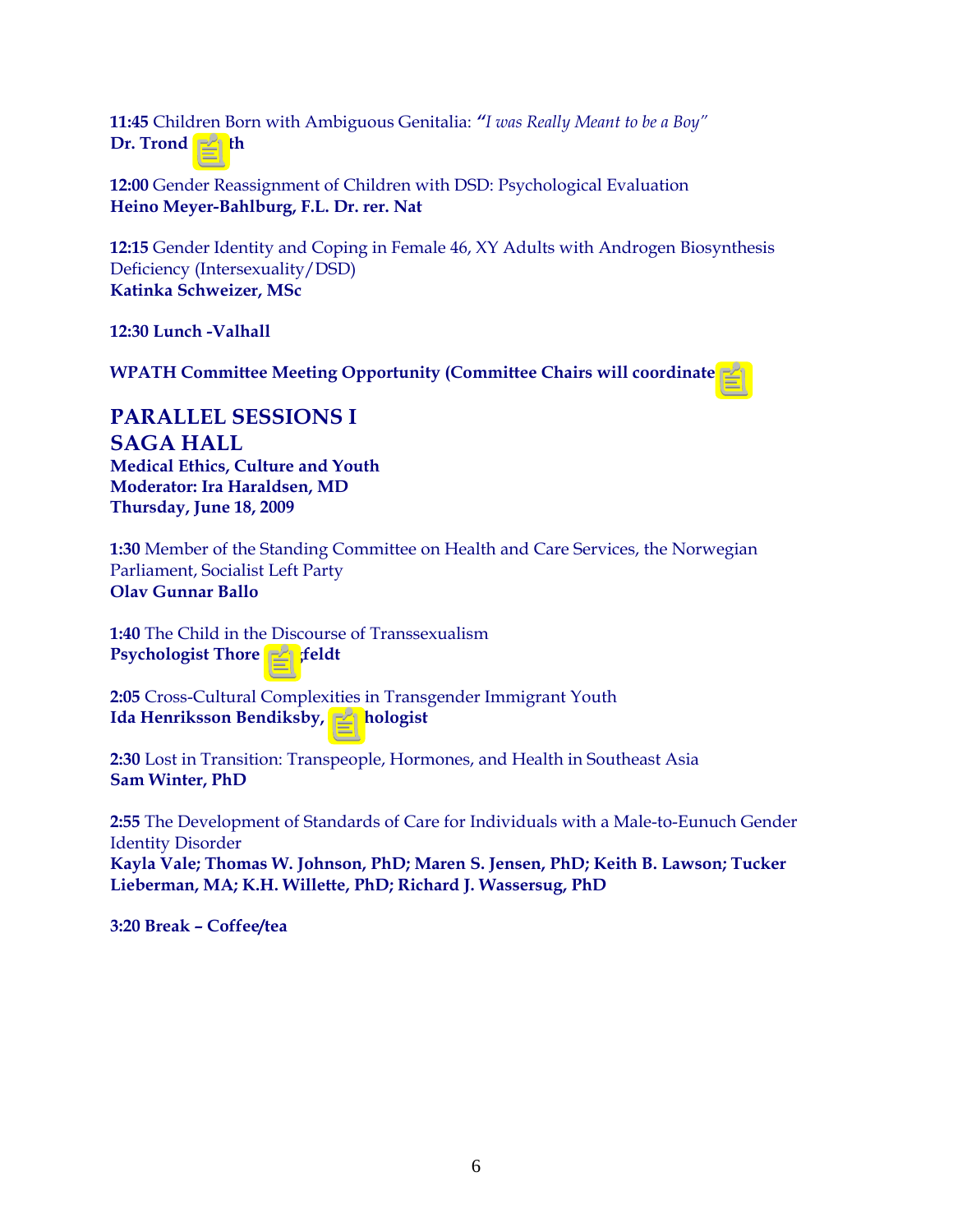## **AUDITORIUM A**

**Gynecology, Urology and Endocrinology Moderator: Vin Tangpricha, MD, PhD Thursday, June 18, 2009**

**1:30** Polycystic Ovary Syndrome in Female-to-Male Transsexuals and its Relation to Insulin Resistance **Antonio Becerra, MD, PhD; Maria Jesus Lucio, Sociologist; Nuria Asenjo, Clinical Psychologist; José Miguel Rodríguez-Molina, Clinical Psychologist, PhD**

**1:45** HPV Detection in Neovaginas of Transwomen **Mariluza Terra Silveira, MD; Marise Amaral Reboucas Moreira, PhD; Vera Aparecida Saddi, PhD; Fernanda Cristina Lima, PhD; Luciana Pinheiro Vaz, PhD; Vitor Simoes Oliviera, UFG** 

**2:00** A Review of the Methods, Safety, Efficacy, and Outcomes of Informed Consent Based Cross Gender Hormone Therapy Programs at Selected Health Clinics in the United States **Madeline B. Deutsch, MD** 

**2:15** Bone Density in Reassigned Transsexuals **Rosemary Anne Jones, MB ChB FRCOG, FRANZCOG; Christopher G Schultz, BSc(Hons) AD Comp Inf Sci; Barry Chatterton, FRACP**

**2:30** Long Term Mortality in Hormone-Treated Transsexuals **Henk Asscheman; Erik Giltay, MD; Jos Megens; Louis Gooren, MD** 

**2:45** Sexual Functioning After Vaginoplasty in Male-to-Female Transsexuals **Esther Gomez-Gil, MD, Roser Toquero, MD, PhD; Isabel Esteva de Antonio, MD, PhD; M. Cruz Almaraz, MD, PhD; Sieso T. Godás MD; Rocío Carrasco, MD; R. Yahyaoui, MD; Manuel Salamero, MD, PhD** 

**3:00** Satisfaction After Sex Reassignment Surgery in Spanish Transsexual Patients **Ester Gómez-Gil, MD, PhD; Roser Toquero, MD; Isabel Esteva de Antonio MD, PhD; M Cruz Almaraz MD, PhD; Sieso T. Godás MD; Rocío Carrasco López, MD; R Yahyaoui, MD; Manel Salamero, MD, PhD** 

**3:20 Break - Coffee/tea** 

## **AUDITORIUM B**

**Public Health Moderator: Gail Knudson, MD Thursday, June 18, 2009**

**1:30** The Impact of Erasure on the Health of Ontario, Canada's Trans Communities: The Trans PULSE Project Phase I **Greta Bauer, PhD, MPH; Rebecca Hammond, MSc (cand); Robb Travers, PhD; Matthias, Kaay MA, MSW; Michelle Boyce**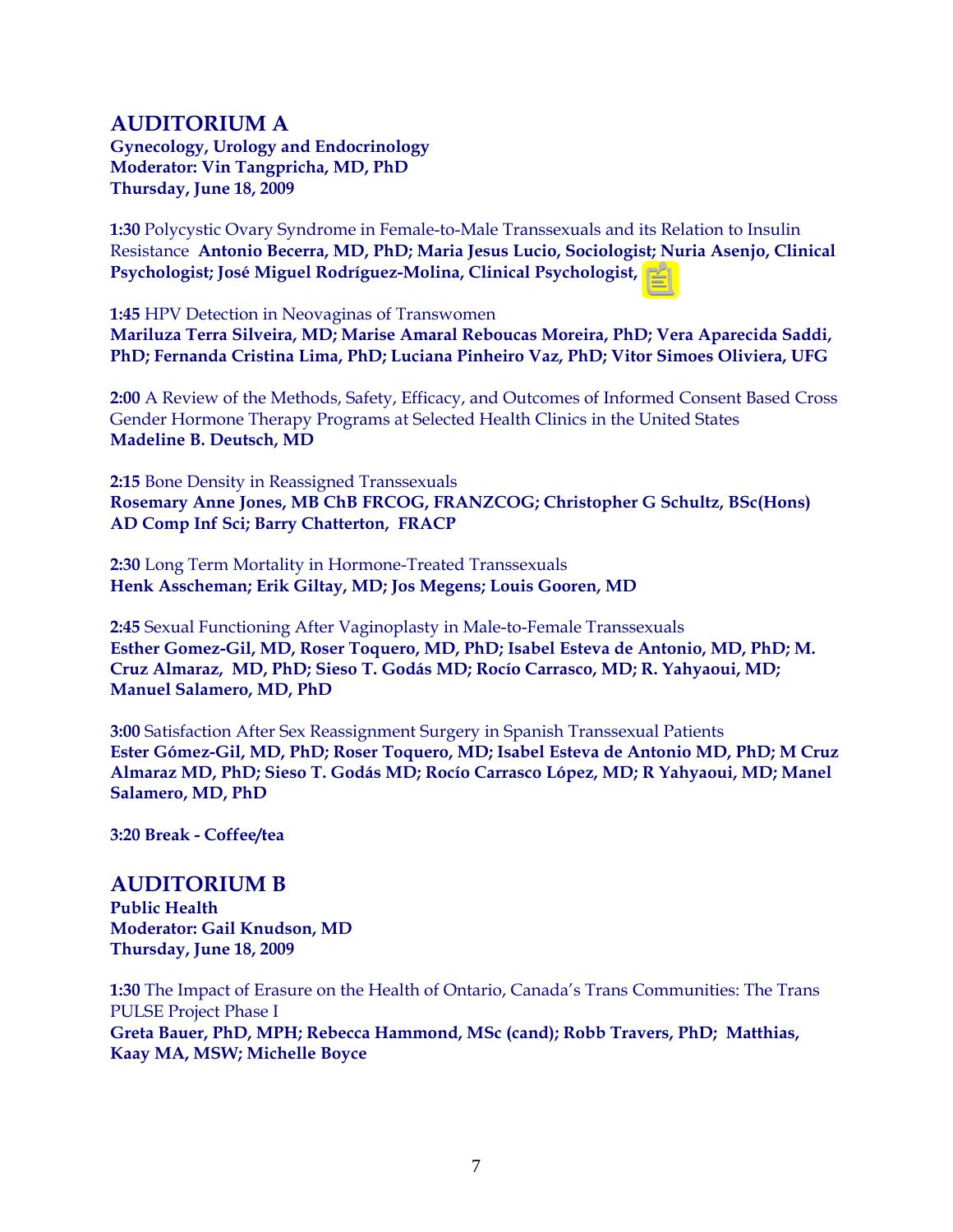**1:45** Social Determinants of Trans Health in Ontario, Canada: The Trans Pulse Project Phase II **Greta Bauer, PhD, MPH; Rebecca Hammond, MSc (cand); Karin Hohenadel, MSc (cand); Matthias Kaay, MA, MSW, Kyle Scanlon; Robb Travers, PhD** 

**2:00** Harm Reduction Model for Treatment of M-to-F Transsexuals Below the Poverty Level **Jennifer A. Burnett, MD** 

**2:15** A Systematic Evaluation of Transgender Health-Related Online Resources **Alessandra Iantaffi, PhD; Jeremy Grey, BA; Keith J. Horvath, PhD; Walter Bockting, PhD** 

**2:30** Sexual Risk Taking Among Transgender Persons who Have Sex with Men. **Jamie Feldman, MD, PhD; Bean Robinson, PhD; Jeremy Grey, BA; Walter Bockting, PhD**

**2:45** Understanding Sex Between Trans Women and Non-Transgender Men **Bean Robinson, PhD; David Valentine, PhD; Jamie Feldman, MD, PhD; Alessandra Iantaffi, PhD, Jeremy Grey, BA; Walter Bockting, PhD** 

**3:00** Understanding Sex Between FtM, Genderqueer People and Non-Transgender Men **Jamie Feldman, MD, PhD; Alessandra Iantaffi, PhD**

**3:20 Break - Coffee/tea** 

**NOBEL HALL Workshop: Law and Medicine Moderator: Jennifer Levi Thursday, June 18, 2009 1:30 – 3:20** 

SOROS Sponsored Workshop Part 1: LAW and MEDICINE: The Role of Doctors in the Law Concerning Transgender/Transsexual People – Formulating Policy and Practice

First session: The Rights of Incarcerated Trans People to Continuing Gender Reassignment **Treatments** 

Invited Participants: **Walter Bockting, PhD; Eli Coleman, PhD; Jamison Green, MFA; Lori Kohler, MD; Jennifer Levi, JD; Audrey Mbugua, Transgender Education and Advocacy, Kenya; Sharon McGowan, JD; Anindya Hajra, Pratyay Gender Trust, India; Andrew Sharpe, PhD; Stephen Whittle, OBE; Rachael Wallbank, LSNSW; Kevan Wylie, MD**

**3:20 Break - Coffee/tea**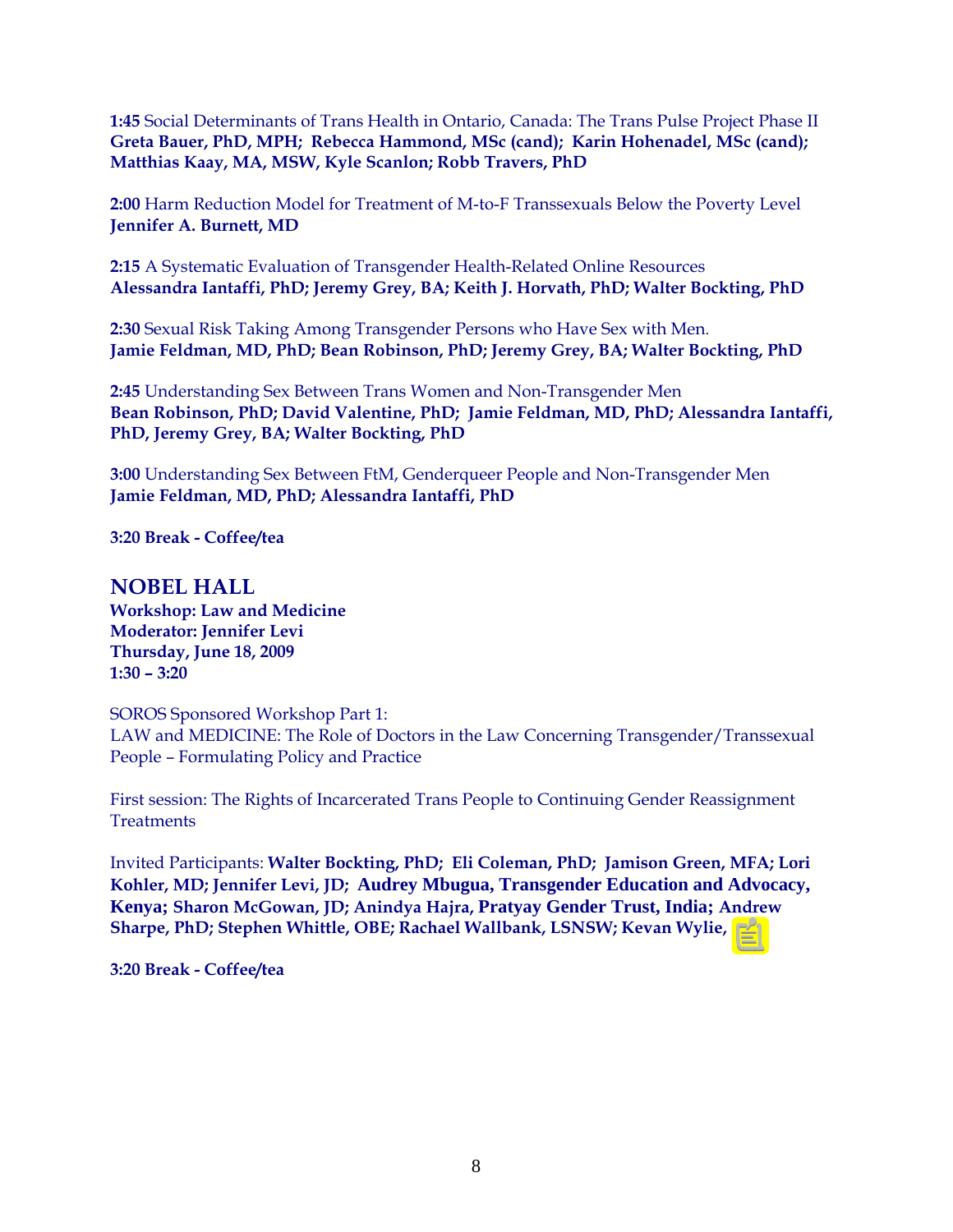## **PARALLEL SESSIONS II SAGA HALL**

**Psychological Adjustment Moderator: Randi Ettner, PhD Thursday, June 18, 2009**

**3:50** Psychological Aspects of Transgender People (Gender Dysphoria) in Spain **José Miguel Rodríguez-Molina, Clinical Psychologist, PhD; Nuria Asenjo, Clinical Psychologist; Antonio Becerra, MD, PhD; María Jesús Lucio, Degree in Sociology**

**4:05** Influence of Bio-Socials Variables in the Psychological State of Transgender People **José Miguel Rodríguez-Molina, Clinical Psychologist, PhD; Nuria Asenjo, Clinical Psychologist; Antonio Becerra, MD, PhD; María Jesús Lucio, Degree in Sociology**

**4:20** Interpersonal Skills and Social Integration in Transsexual People **Kate Norman**

**4:35** 70 U.S. Veterans with Gender Identity Disturbances: A Descriptive Study **George Brown, MD; Everett McDuffie, MD** 

**4:50** Suicide and Support for the Well Being of Transgenders **Sahika Yüksel, Prof. Dr. Psychiatry, Banu Aslantas MD, Mine Öztürk MD, Sevda Bikmaz MD, Zerrin Oglagu MD** 

**5:05** It's Never Too Late to Live a Happy Life: Late Life Transitions **Kimball Sargent, MSN, PMHCNS-BC** 

**5:20** When Parents Get Older, What are the Consequences of their Transgender Child? **Armand Hotimsky, MA** 

## **AUDITORIUM A**

**Surgery Moderator: Stan Monstrey, MD Thursday, June 18, 2009**

**3:50** 5-year Experience with One-stage Vaginoplasty: Results and Techniques **Marci Bowers, MD** 

**4:00** A New Method of 1-Stage Male-to-Female Sex Reassignment Surgery **João Décio Ferreira, MD** 

**4:10** Avoidance of Rectal Injury During Vaginoplasty **Toby Meltzer, MD** 

**4:20** Prevention of Neovaginal Prolapse in Male Transexuals by Sacrospinous Ligament Fixation **Dusan Stanojevic, MD PhD**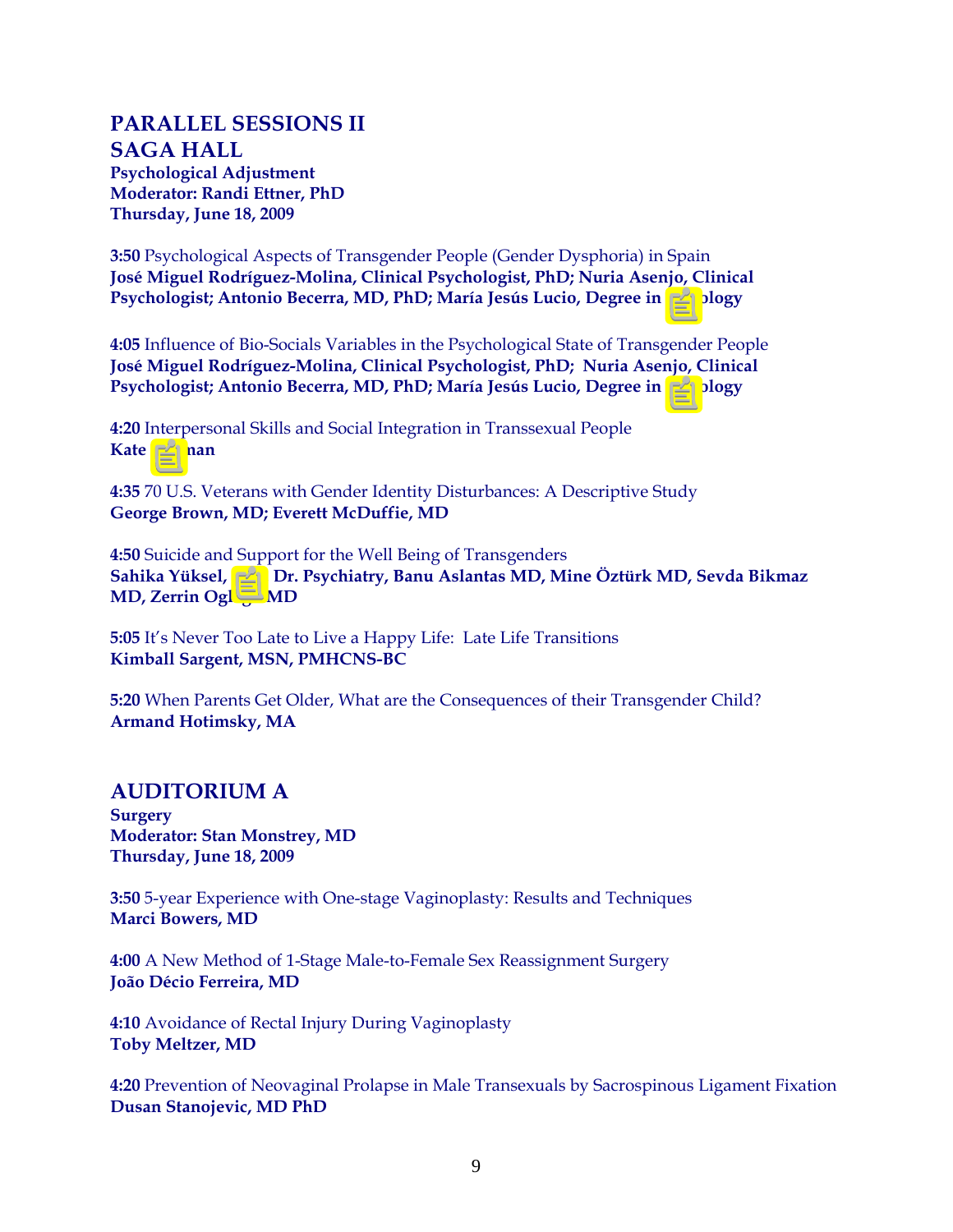**4:30** First Results of Subcutaneous Mastectomy by Ultrasonic Liposuction **Frank Nissen, MD** 

**4:40** Vaginectomy and New Approach that is Safe. An Evaluation of the Data from Over 5 Years. **Burt Webb, MD**

**4:50** The Role of Genital Flaps for Urethroplasty in Single Stage Metoidioplasty **Marta Bizic, MD; Miroslav Djordevic, MD, PhD** 

**5:00** A New Method of Metoidioplasty **João Décio Ferreira, MD**

**5:10** Total Phalloplasty Combined with Metoidiplasty as a Single Stage Procedure in Female to Male Gender Reassignment Surgery: Preliminary Report **Miroslav Djordevic, MD, PhD; Dusan Stanojevic, MD, PhD; Vladimir Kojovic, MD; Marta Bizic, MD; Marko Majstorovic, MD; Sanjay Pandey, MD, PhD** 

**5:20** Penile Epithesis – Preliminary Study **Gennaro Selvaggi, MD**

**5:30** The Use of Videoconferencing for Surgical Eligibility and Readiness Assessments **Gail Knudson, MD, MPE, FRCPC** 

**5:40 Session Ends** 

## **AUDITORIUM B**

**Law & Medicine Moderator: Jennifer Levi Thursday, June 18, 2009 3:50 – 5:40** 

SOROS Sponsored Workshop Part 2: LAW and MEDICINE: The Role of Doctors in the Law Concerning Transgender/Transsexual People – Formulating Policy and Practice

Second Session: Should there be Pre-Conditions for Change of Legal Status: Pre-Existing Marriage and Surgery.

Invited Participants: **Walter Bockting, PhD; Eli Coleman, PhD; Jamison Green, MFA; Lori Kohler, MD; Jennifer Levi, JD; Audrey Mbugua, Transgender Education and Advocacy, Kenya; Sharon McGowan, JD; Anindya Hajra, Pratyay Gender Trust, India; Andrew Sharpe, PhD; Stephen Whittle, OBE; Rachael Wallbank, LSNSW; Kevan Wylie, MD**

**5:40 Session Ends**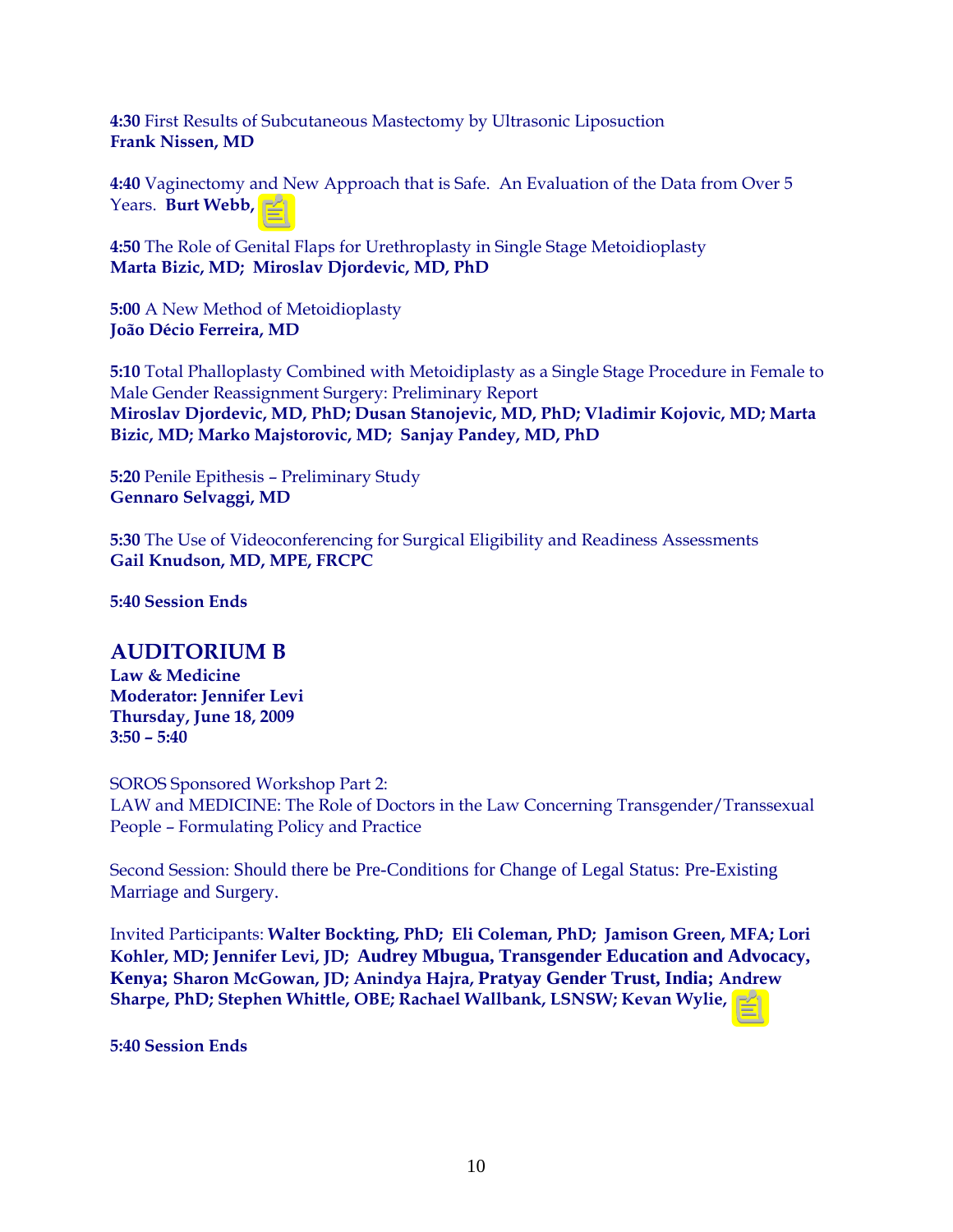## **NOBEL HALL**

**Workshop: Intervision for Providers Working with Children and Adolescents Moderator: Winkie Sandberg, PhD Thursday, June 18, 2009 3:50 – 5:40** 

#### **5:40 Sessions End**

**7:30 Saga Hall**: Poster Presentations and "A Taste of Norway" (Traditional Norwegian food) Entertainment: *The Greatest Folklore Ensemble in Scandinavia*

#### **Throughout the program, two films will be shown outside of Saga Hall:**

*Valentijn*  **Peggy T. Cohen-Kettenis, PhD** 

*La Candelora a Montevergine: New Traditions, Ancient Rights* **Professor Paolo Valerio**

## **Friday, June 19, 2009**

## **SAGA HALL**

**8:00 – 9:00** International Journal of Transgenderism Editorial Board Meeting **Walter Bockting, PhD, Moderator** 

## **PLENUM – SAGA HALL**

**Surgery Morning Symposium Chairs: Thore Langfeldt, PhD & Stan Monstrey, MD Friday, June 19, 2009** 

**9:00** Minister of Children and Equality **Anniken Huitfeldt** 

**9:20** Total Laparoscopic Sigmoid Colocolpopoiesis in Post-Adolescent Male-to-Female Transsexuals: Our First Results **Mark Bouman MD, J Meijerink, PhD; Peggy T. Cohen-Kettenis, PhD** 

**9:30** Use of Dorsal Cutaneous V-Y Advancement Flap for Creation of Labia Minora and Clitoral Hood **Toby Meltzer, MD**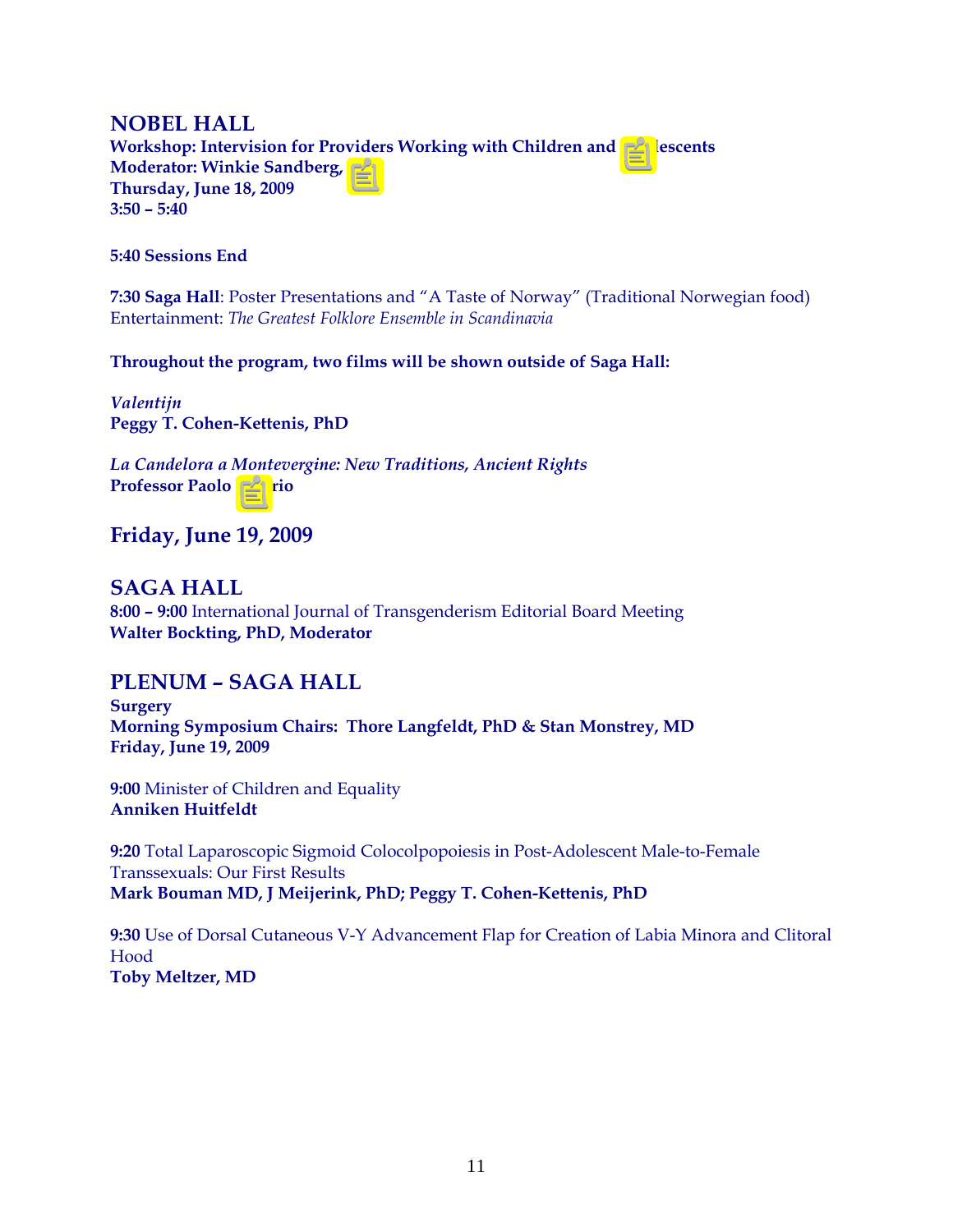**9:40** Long-Term Outcomes of Augmentation Mammaplasty in Male-to-Female Transsexuals **Robert C.J. Kanhai, MD** 

**9:50** Feminization Laryngoplasty and Thyrohyoid Elevation **James Thomas, MD** 

**10:00** Advances in Facial Feminization Surgery: Techniques to Maximize Results **Jeffrey H. Spiegel, MD, FACS** 

**10:10** The LTH: What It Is and Why It Can Be the Best Hysterectomy Technique for Female-to-Male Transsexuals **Burt Webb, MD** 

**10:20** The Pedicled Anterolateral Thigh Flap vs. Radial Forearm Free Flap in Phalloplasty Procedures **Peter Ceulemans, MD** 

**10:35 Break - Coffee/tea** 

## **PARALLEL SESSIONS III SAGA HALL**

**Transsexualism in a European Context – A Cross-Cultural Prospective Study on Diagnostics in Gender Identity Disorder Moderators: Peggy T. Cohen-Kettenis, PhD Friday, June 19, 2009** 

**11:15** Overview **Baudewijntje Kreukels, PhD; Peggy T. Cohen-Kettenis, PhD**

**11:35** Diagnostics **Ira Haraldsen, MD, PhD; Muirne Paap, PhD stipendiat**

**11:50** Demographics **Psychologist Timo O. Nieder; Dr. Hertha Richter- Appelt, PhD**

**12:10** Co-morbidity **Gunter Heylens, MD; Griet De Cuypere, MD**

**12:30 Lunch – Valhall**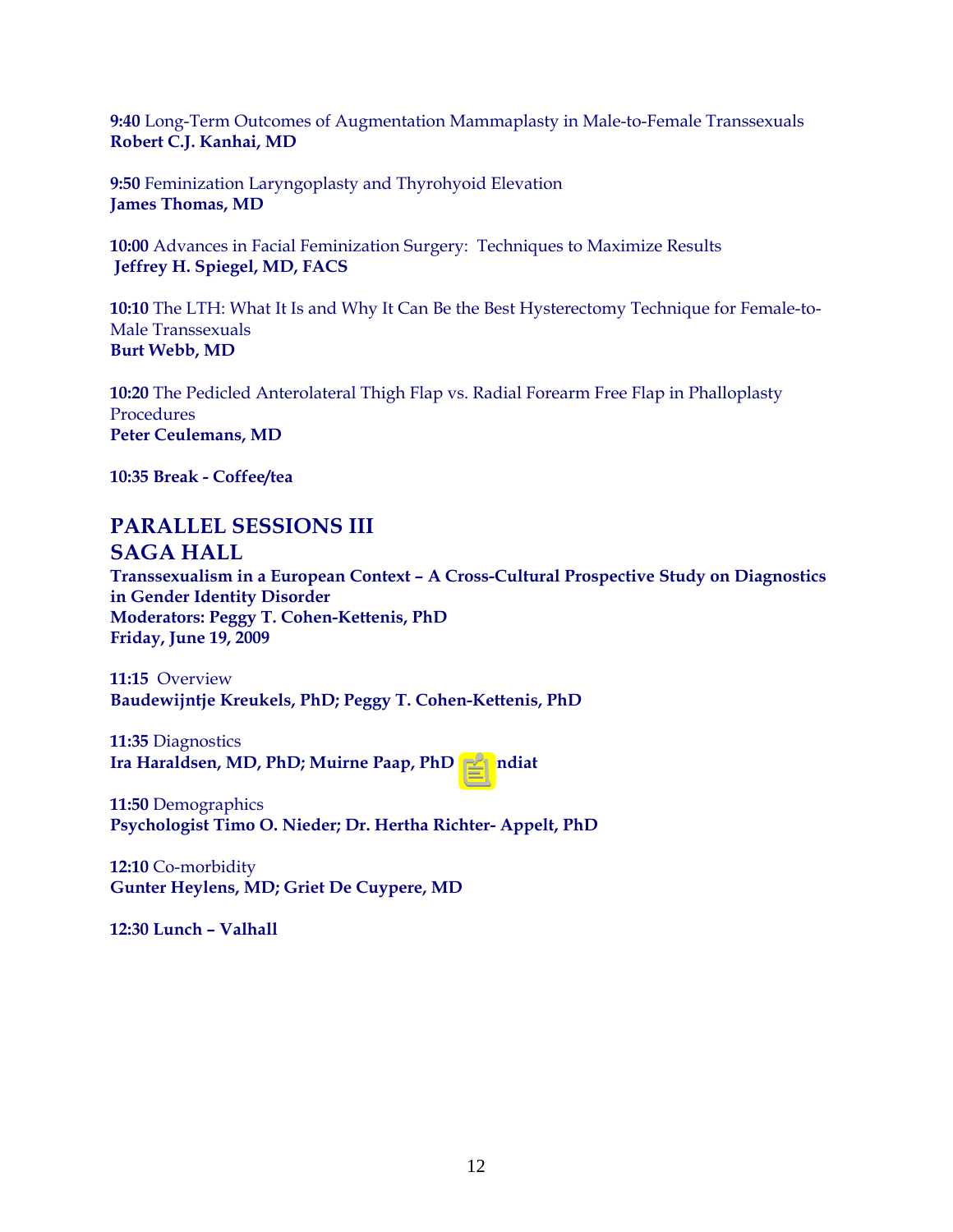## **AUDITORIUM A**

**Speech and Voice Therapy Moderator: Georgia Dacakis, BAppSc (SpPath), Med Friday, June 19, 2009** 

**11:15** Relationships Between Self-Perception, Listener Perception, and Acoustic Measures of Femininity in Transgender Voice Assessment **Adrienne Hancock, PhD; Kelly Owen, BA; Linda Siegfriedt, MEd; Shelley Brundage, PhD** 

**11:30** Voice and Communication Group for Transgender Women: A University Training Model **Michael Campbell, MS, MBA; Vicki McCready, MA; David Arneke, BA** 

**11:45** The FTM Singing Vocal Persona **Alexandros Constansis, PhD Candidate**

**12:00 – 12:30** Speech Therapy Panel: An Australian Perspective **Georgia Dacakis, BAppSc (SpPath), Med; Maria Sodersten; John Van Borsel, PhD; Christella Antoni** 

**12:30 Lunch – Valhall** 

## **AUDITORIUM B**

**Culture and Context Moderator: John Capozuca, PhD Friday, June 19, 2009** 

**11:15** Shaping Transgender-Specific Healthcare Services: An Anthropological Account **Marieke van Eijk, MA** 

**11:30** Trans-Experience in the South Bronx: Transition, Isolation and Change in New York City **Luis Freddy Molano, MD** 

**11:45** Straddling the Scalpel of Identity: A Critical Consideration of the Social Context within which Transsexual People Cross Normative Sex and Gender Binaries **Claire Jenkins, MA, MEd, BA, BSc, PGD Counselling and Psychotherapy** 

**12:00** A Background to Sex Reassignment Surgery (SRS) in South Africa **Dr. Marlene Wasserman DHS, Leisl Theron** 

**12:15** Psychometric Issues in Cross Cultural Transgender Research **Alan D. Reed, PhD.** 

**12:30 Lunch – Valhall**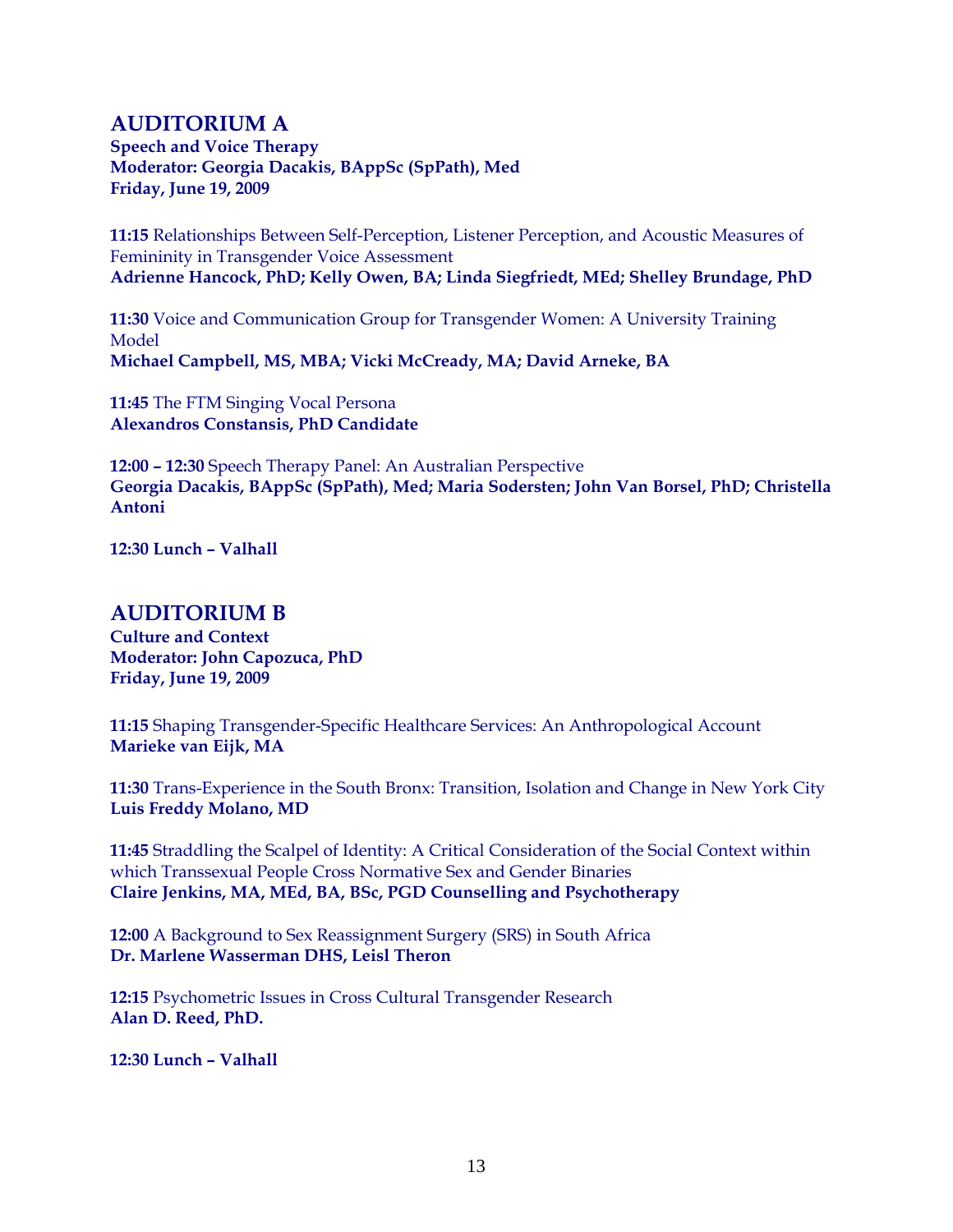#### **NOBEL**

**Workshop: The Keys to Successful Gender Transitions in Childhood Presenter: Stephanie Brill, Author of** *The Transgender Child* **Friday, June 19, 2009 11:15 – 12:30**

**12:30 Lunch – Valhall** 

## **PARALLEL SESSIONS IV SAGA HALL**

**Treatment in Scandinavia Moderators: Ingvill Størksen Friday, June 19, 2009** 

**1:30** Sex Reassignment of Transsexuals is Associated with Increased Mortality and Psychiatric Morbidity - A Retrospective Matched Cohort Study **Cecilia Dhejne, MD; Niklas Långström, MD, Ass Prof; Paul Lichtenstein, PhD, Prof; Marcus Boman, BSc; Anna Johansson, PhD; Mikael Landen, MD, Ass Prof**

**1:45** Diagnosis and Comorbidity of Patients Referred to the Norwegian GID-Clinic from 2004 **Onwards Dr. Ira Haraldsen, MD, PhD; and Muirne Paap, PhD stipendiat** 

**2:00** Treatment in Denmark **Dr. Ellids Kristensen, MD**

**2:15** Children and Adolescents with Gender Identity Problems Seen in Danish Psychiatric Hospitals **Rikke Kildevaeld Simonsen, Ellids Kristensen, MD** 

**2:30** Facing New Challenges within the Danish Health Care System **Jørgen Beck-Jessen** 

**2:45 Break - Coffee/tea** 

## **AUDITORIUM A**

**Identity and Relationships Moderator: Justus Eisfeld Friday, June 19, 2009** 

**1:30** Sexual Identity Development in Female-to-Male Transsexuals **lore dickey, MA; Theodore R. Burnes, PhD; Anneliese A. Singh, PhD**

**1:45** Views From Both Sides of the Bridge? The Influence of Gender on Transgender People's Experiences of Relationships **Alessandra Iantaffi, PhD; Walter Bockting, PhD**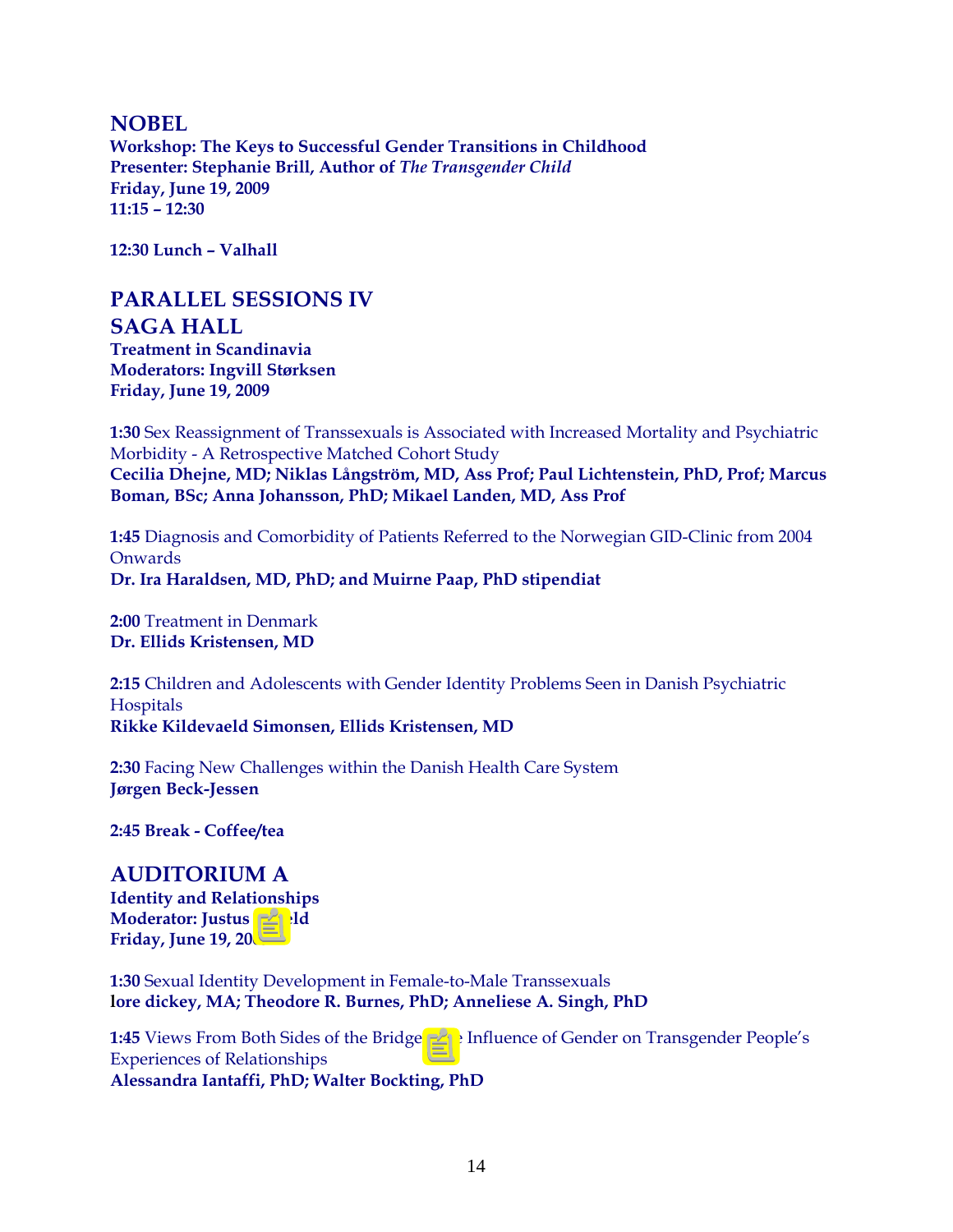**2:00** Where the Boys Are: Online Ethnography of Men Having Sex with Transgender Persons (MSTG) **Jamie Feldman, MD, PhD; Muriel Vernon, MA; Walter Bockting, PhD** 

**2:15** The Intersection of Trans and Non-Monogamies **Christina Richards, BSc; Meg Barker, PhD** 

**2:30** Engaging with Public Policy: Increasing Understanding of Gender Diversity (Including Non-Binary Gender): Examples from Scotland **James Morton** 

**2:45 Break - Coffee/tea** 

## **AUDITORIUM B**

**Gender Variant and Transgender Children Moderator: Griet de Cuypere, MD Friday, June 19, 2009** 

**1:30** Therapeutice Faciliation of a Child's True Gender Self: A View from the Playroom **Diane Ehrensaft, PhD**

**1:45** Tertium Non Datur: The Either-Or Reaction Pattern of Mental Health Professionals Dealing with Transsexualism Past and Present and Conclusions to Current Debates **Timo Nieder** 

**2:00** The Transgender Child in School – Work with Families and Professionals **Stephanie Brill, Author of** *The Transgender Child*

**2:15** Prevention of Severe Developmental Disorders in Transgender Children and Adolescents **Wilhelm F. Preuss, MD; Birgit Moeller, PhD** 

**2:30** Beyond the Sex Reassignment Issue: Psychotherapeutic Strengthening of Ego Identity and Self Concept in Children and Adolescents with Gender Identity Disorder **Brigit Moeller, PhD; Wilheim F. Preuss, MD; Hertha Richter-Appelt, PhD; Peer Briken; Georg Romer** 

**2:45 Break - Coffee/tea** 

## **NOBEL**

**Workshop: Issues in Therapy with Transgender Clients Presenter: Patricia Wojdowski, LCSW Friday, June 19, 2009 1:30 – 2:45** 

**2:45 – 3:15 Break - Coffee/tea**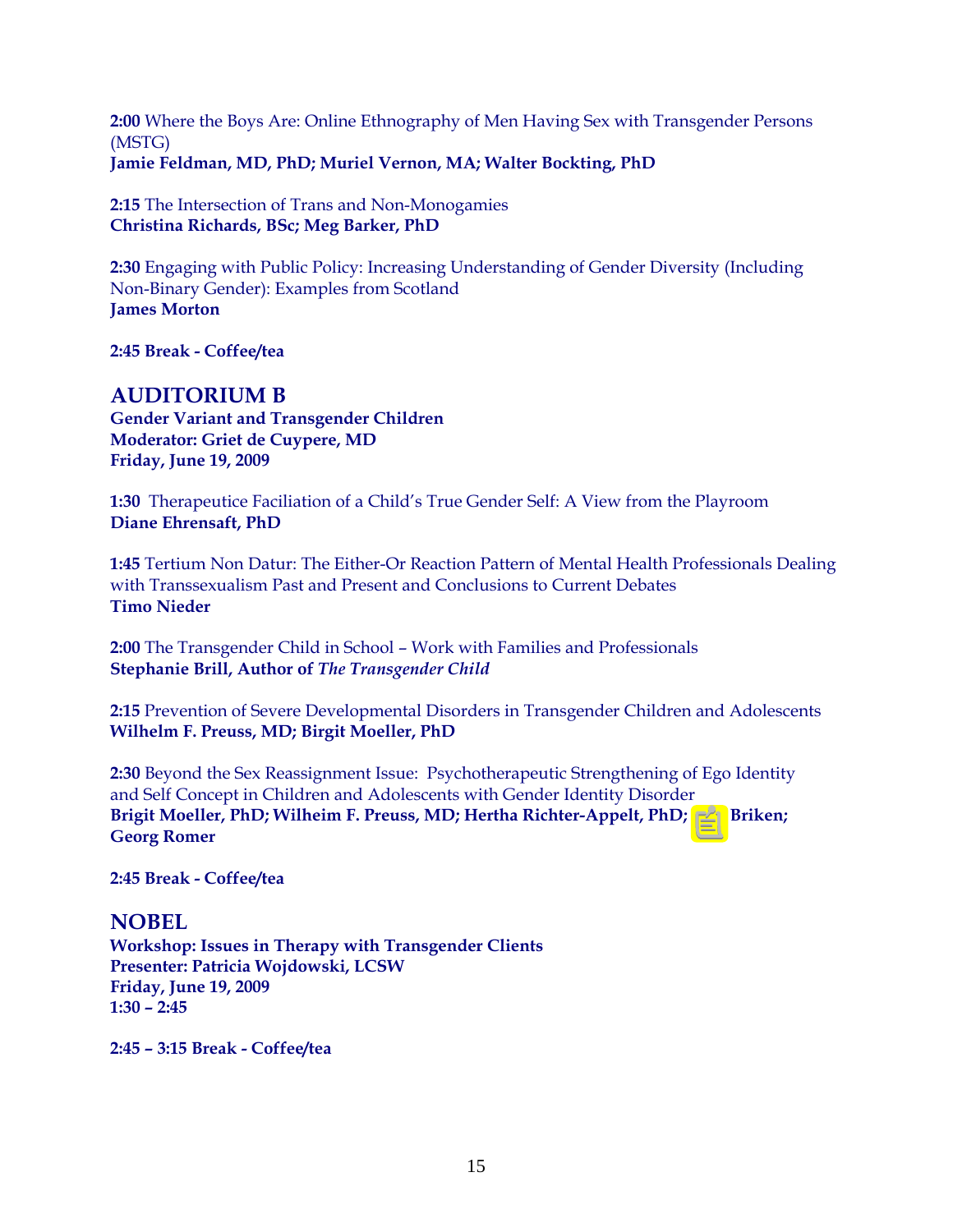## **PARALLEL SESSIONS V SAGA HALL Etiology Moderator: George Brown, MD Friday, June 19, 2009**

**3:15** Appraisal of the Identity-Defense Model of Gender-Variant Development **Jaimie Veale, MA** 

**3:45** Biological and Psychosocial Correlates Relevant to the Etiology of Transsexualism and Other Adult Gender-Variant Identities **Jaimie Veale, MA**

**4:00** Exploring the Clinical Utility of Transsexual Typologies **Randi Ettner, PhD**

**4:15** An Alternative Model for the Development of Atypical Gender Identity **Stephenne Rhodes, CPhys MInstP, CEng MIET**

**4:30** Dichotic Listening, Handedness, Brain Organization and Transexuality **Milton Diamond, PhD; Ernest Govier, PhD** 

**4:45** Free Associations on the Development of Transsexualism **Laura Maria de Loos, MSc** 

## **AUDITORIUM A**

**Organization Development and Collaboration Moderator: Armand Hotimsky Friday, June 19, 2009** 

**3:15** The Struggle for Visibility as the Men We Are **Mikael Bjerkeli, Vice President, the Patient Organization in Norway (HBRS); Alex Fossøy** 

**3:35** Seven Years of Collaboration Between the Gender Team at the National Hospital and the Patient Organization in Norway **Tone Maria Hansen, Sociologist, President HBRS; Ira Haraldsen, MD, PhD** 

**3:55** How to Support Children with Unusual Gender Identity and Care for Parent and Family **Siri Borge Laupsa, Board member, Parent/Family Organization, Norway**

**4:15** Improving Access to Care through Policy **Gail Knudson, MD, MPE, FRCPC** 

**5:00 Business Meeting – Saga Hall**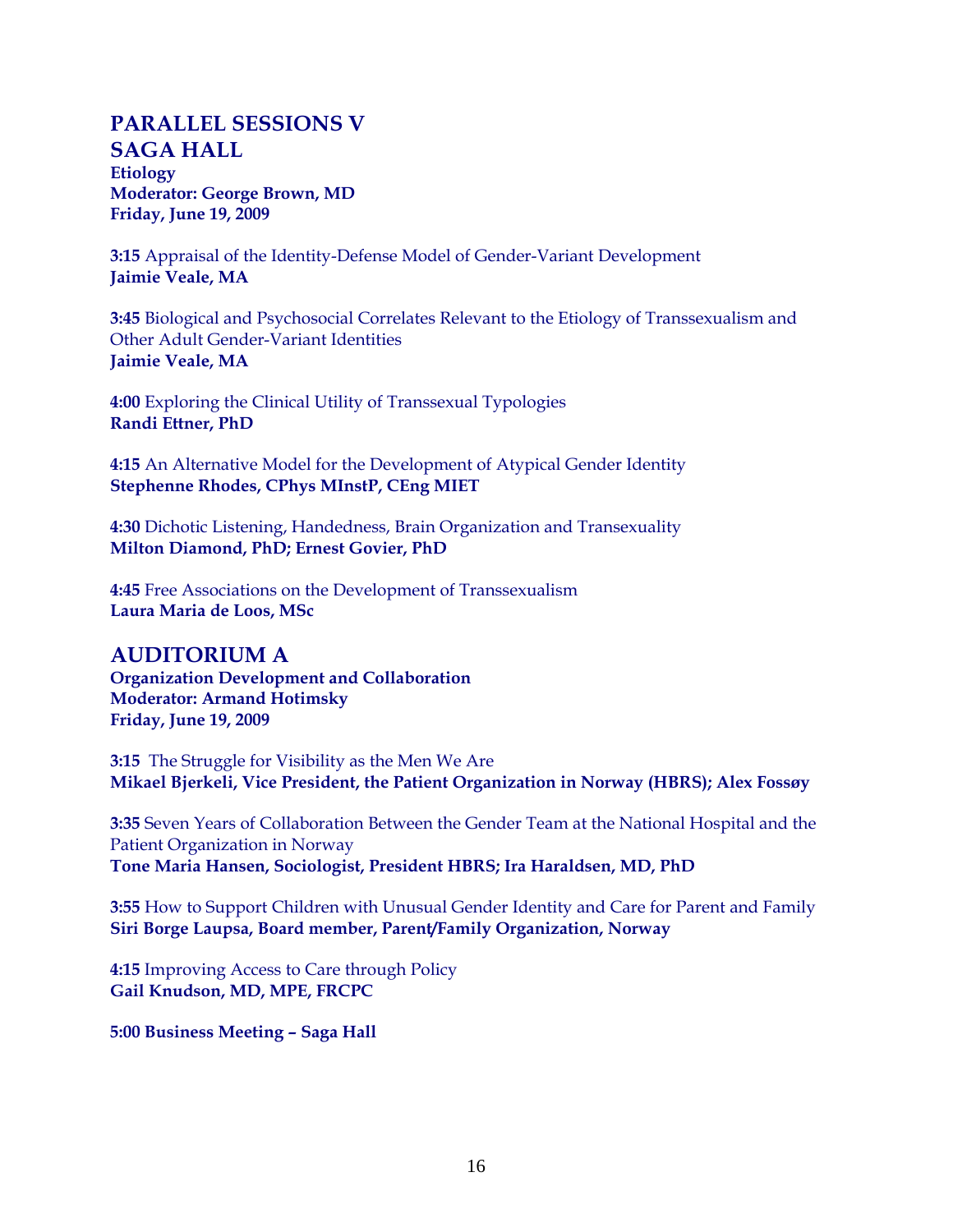## **AUDITORIUM B**

**Children and Adolescents Moderator: Hertha Richter-Appelt, PhD Friday, June 19, 2009** 

**3:15** Self Esteem in Children with Gender Identity Disorder and Correlation with Own Body Drawings **Heidi Vandenbossche, Lic; Karlien Dhondt, MD; Griet Decuypere, MD** 

**3:30** Gender Variant Children: Views of Professionals, Parents and Transgender Adults **Elizabeth Riley, MA, PhD Candidate**

**3:45** Using Family and Multi-Systems Approach in Working with Gender Variant Children **Wallace Wong, PsyD** 

**4:00** Medical Care for Gender Variant Adolescents – International Comparisons **Bernard Reed, MA, MBA** 

**4:15** Comparing Reported Levels of Gender Variance and Psychopathology Between Children Sampled from Our Program and Children in Other Specialized Centers **Edgardo J. Meinvielle, MD; Darryl Hill, PhD** 

**4:30** The Stories Behind Persistence and Desistence of Gender Dysphoria in Childhood **Thomas D. Steensma, MSc; Roeline Biemond, MSc; Peggy T. Cohen-Kettenis, PhD** 

**5:00 Business Meeting – Saga Hall**

## **NOBEL**

**Panel: Revision Suggestions for Gender Related Diagnoses in the DSM and ICD Presenters: Randall Ehrbar, PsyD, Kelly Winters, PhD; Nicholas R. Gorton, MD Moderator: Randall Ehrbar, PsyD Friday, June 19, 2009 3:15 – 5:00** 

**5:00 Business Meeting – Saga Hall**

**6:45 Shuttle to the Gamle Losjen Leaves from the Holmenkollen Hotel** 

**7:30 Gala Diner at the Gamle Losjen**

**11:00 Dance Music:** *Yesterday Once More: Music From the Last 40 Years* **Orchestra Conductor Philip A. Kruse; Singer Kari Gjærum**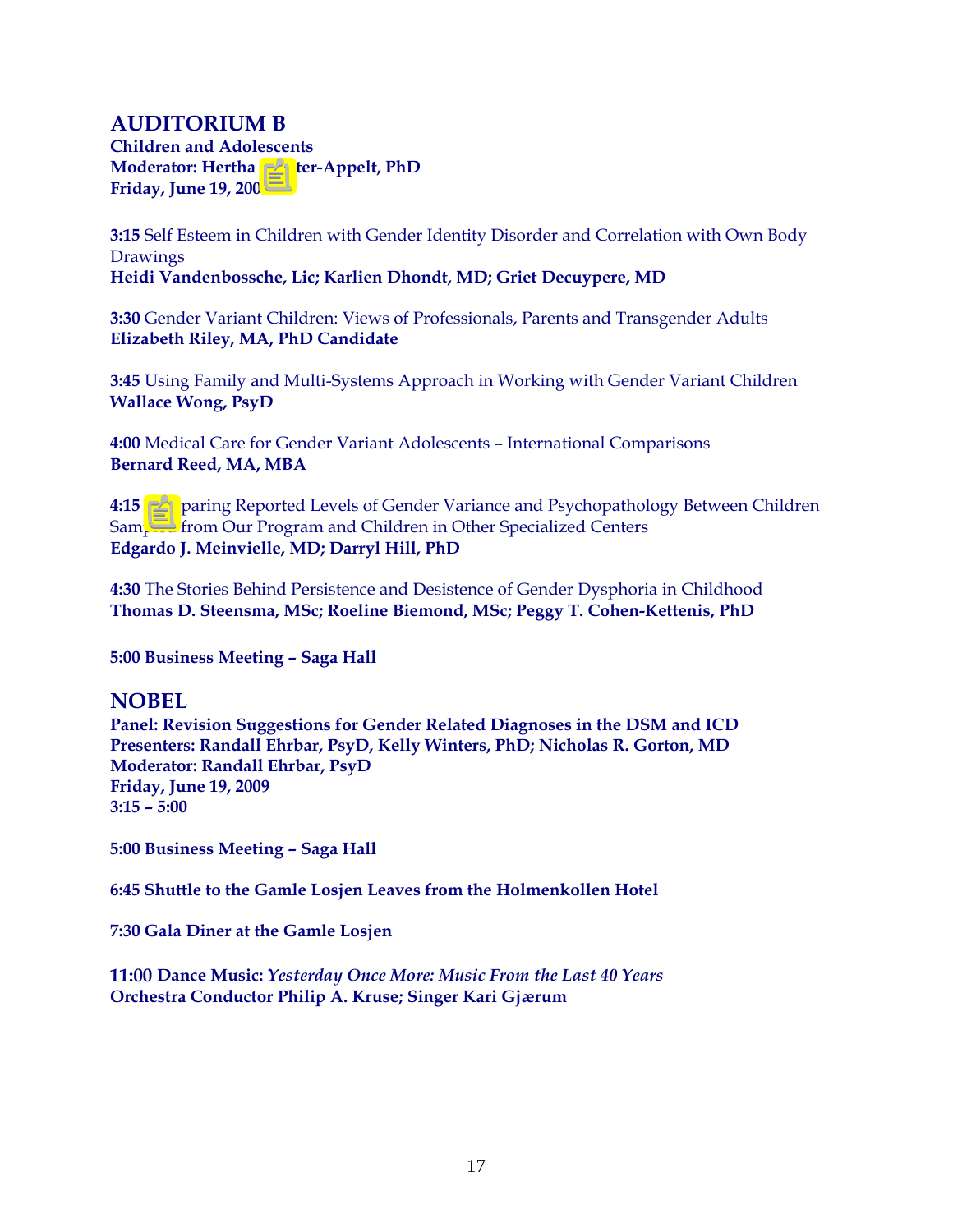## **Saturday, June 20, 2009**

## **PLENUM SAGA HALL**

**WPATH's Consensus Statement on Gender Dysphoria and the DSM-V Morning Symposium Chairs: Griet de Cuypere, MD; Gail Knudson, MD; Walter Bockting, PhD Saturday, June 20, 2009**

**9:00 – 9:15** Gender Dysphoria and the DSM V: Report from the APA Workgroup on Gender Identity Disorders **Peggy T. Cohen-Kettenis, PhD; Vrije Universiteit Medical Center, Department of Medical, Psychology**

**Reports from Working Groups:**

**9:15** GID Children, **Richard R. Pleak, MD**

**9:25** GID Adolescents, **Ira Haraldsen, MD**

**9:35** GID Adults, **Lin Fraser, EdD**

**9:45** GID NOS, **Cecilia Dhejne, MD**

**9:55** Disorders of Sexual Development**, Hertha Richter-Appelt, PhD**

**10:05** Transvestic Fetishism, **Luk Gijs, PhD**

**10:15** Stigma or Inherent Distress?, **Eli Coleman, PhD** 

**10:25** Access to Care, **Trevor Corneil, BA MD MHSc FCFP FRCPC**

**10:35** Human Rights, **Jamison Green, MFA**

**10:45** Discussion

**11:00 Break - Coffee/tea** 

## **PARALLEL SESSIONS VI SAGA HALL**

**Attitudes and Prevalence Moderator: Jamison Green, MFA Saturday, June 20, 2009**

**11:30** Transphobia in the European Union – An Overview **Justus Eisfeld** 

**11:45** Combating Transphobic Bullying in Schools **Bernard Reed, MA, MBA**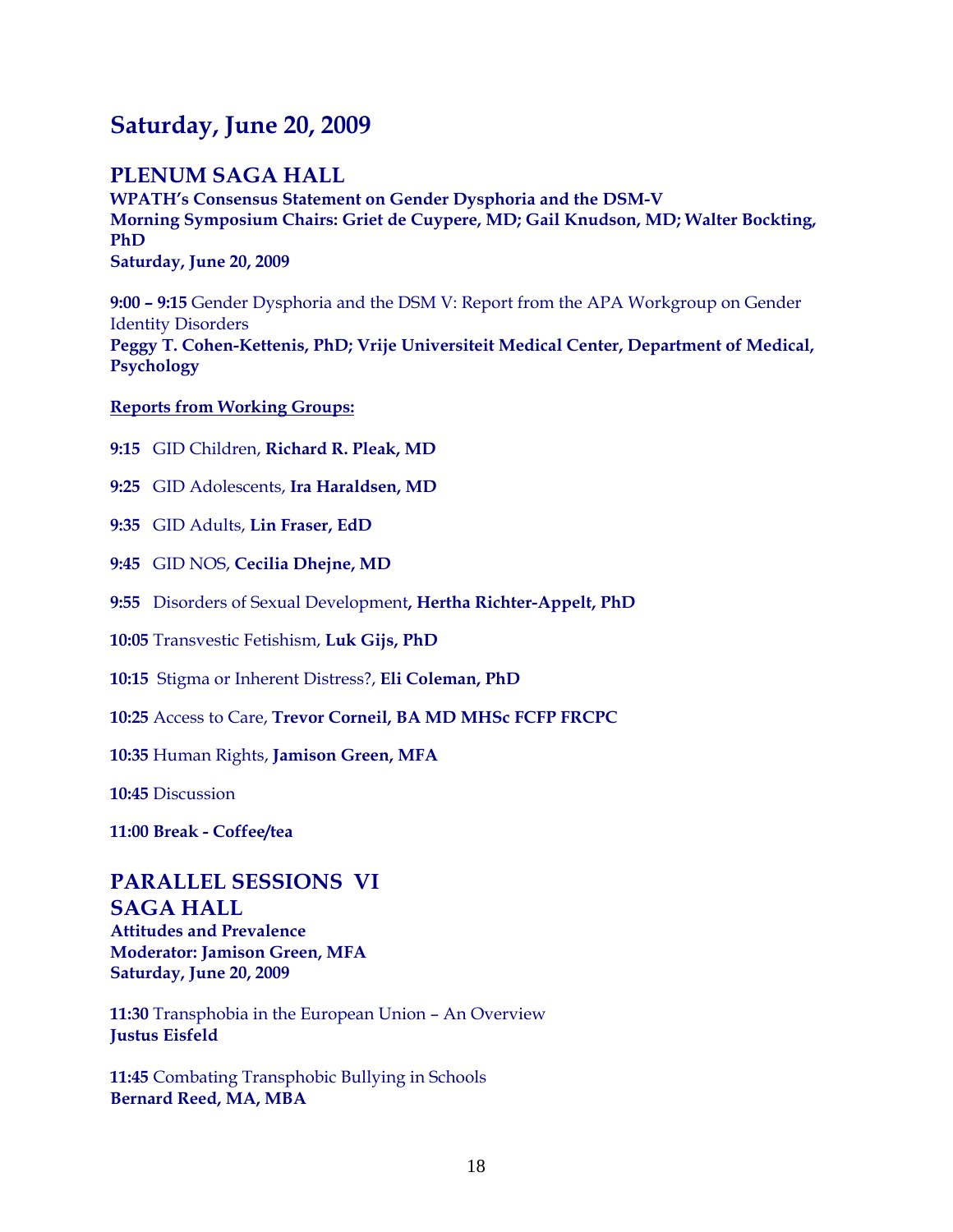**12:00** Group Counseling as Methodology to Prevent Homophobic Bullying in an Action-Research Project

**Paolo Valerio, PhD; Anna Lisa Amodeo, Researcher; Libera Cappabianca, Psychologist; Margherita Canta, Psychotherapist; Roberto De Falco, PhD; Ines Vasta, Psychotherapist**

**12:15** Safety of Trans People in British Columbia, Canada: Results from the Trans Health Survey

**Marria Townsend, MSc, MD; Kenneth Logan Anderson, RPC; Adrian Edgar, Laurie Ireland, MD, CCFP; Devon MacFarlane; Gayle Roberts, BSc, MSc; Todd Sakakibara, MD, CCFP, ASAM; Evin Taylor, MSW, RSW; Melady Preece, PhD** 

**12:30 "**So Tell Me – How Often Do You Masturbate?" Health Care Clinical Discourse of Transgender People and Thier Doctors. **Stephen Whittle, OBE; Susan Speer, PhD; Lewis Turner, PhD; Ryan Combs, PhD Candidate** 

**12:45** Prevalence, Growth and Geographic Dispersion of Gender Variance (in the UK) **Bernard Reed, MA, MBA** 

**1:00 Lunch – Valhall** 

**WPATH Committee Meeting Opportunity (Committee Chair will Coordinate)** 

## **AUDITORIUM A**

**Treatment and Support Moderator: Randi Ettner, PhD Saturday, June 20, 2009**

**11:30** Gender Identity Disorder and Aspberger Syndrome in Youth: A Diagnostic and Treatment Dilemma **Trevor Corneil, MD MHSc FRCPC; Melady Preece, PhD**

**11:45** Transition Issues for Transpeople with Dissociative Identity Disorder **Lin Fraser, EdD; Dan Karasic, MD** 

**12:15** Post-Operative Blues **Michele Angello, PhD; Christine McGinn, DO** 

**12:30** Supporting the Partners of Transsexuals: A Pilot Program in Australia **Fintan Harte MB BCh FRCPsych FRANZCP** 

12:45 Transgender Wellbeing and Healthcare literature by the UK Department of Health **Terry Reed, BA(Hons), MCSP, SRP, GradDipPhys**

**WPATH Committee Meeting Opportunity (Committee Chair will Coordinate)**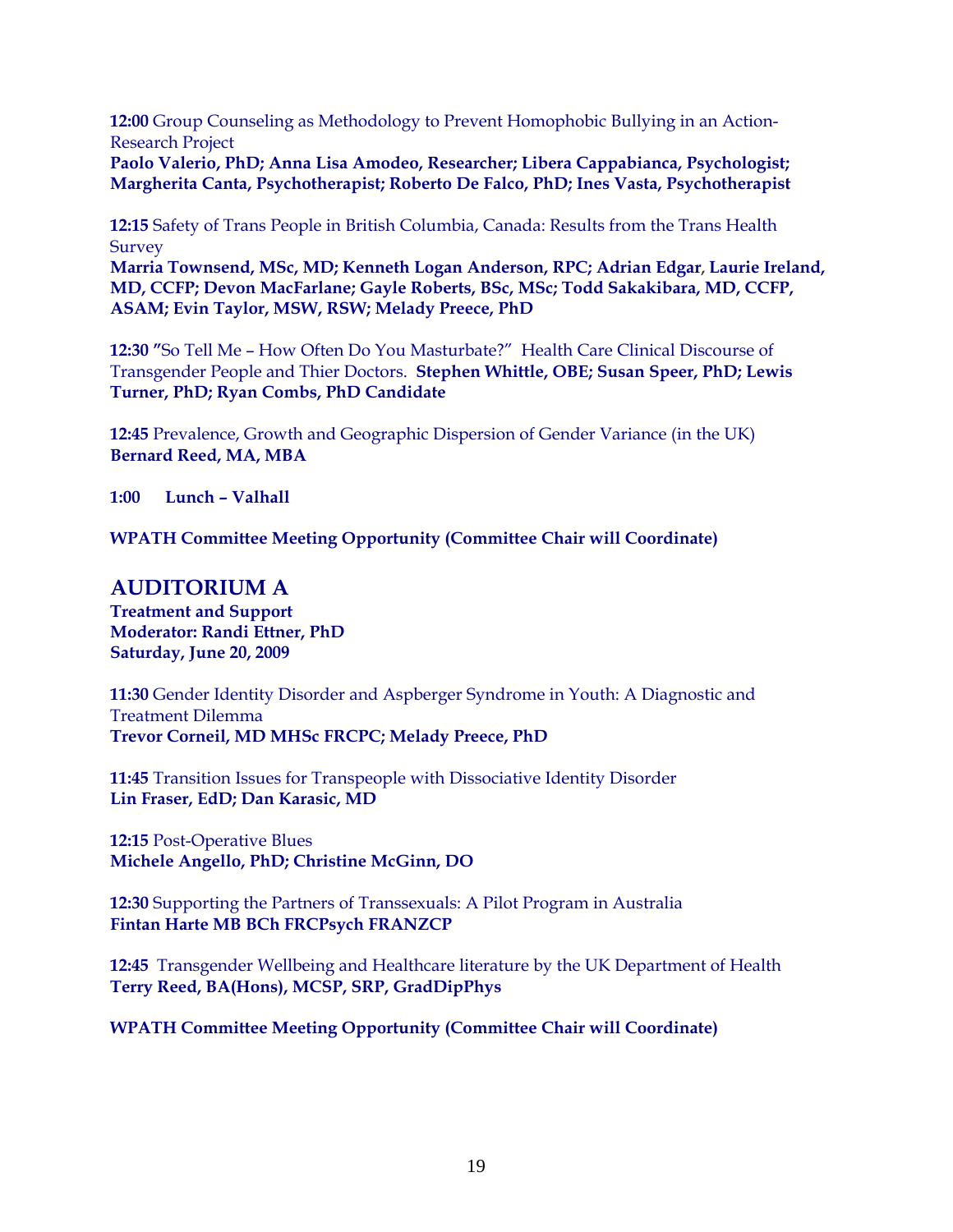## **AUDITORIUM B**

**Workshop:** Three Perspectives on Transgender Youth in the United States **Presenters: Richard R. Pleak, MD; Edgardo J. Menvielle, MD; Sarah E. Herbert, MD, MSW Saturday, June 20, 2009 11:30 – 1:00** 

## **NOBEL**

**Workshop: Paving the Way to Gender Belonging, Intervention with Social Networks Presenter**: **Esben Esther P. Benestad, MD Saturday, June 20, 2009 11:30 – 1:00**

## **PLENUM – SAGA HALL**

**Human Rights Moderator: Stephen Whittle, OBE Saturday, June 20, 2009**

**2:00** Report Feedback from the SOROS Sessions on Prisoner's Rights and Pre-Conditions to Legal Recognition **Andrew Sharpe, PhD**

**2**:**15** Adolescents with Transsexualism in the Family Court of Australia – A Report and Discussion of a New Test Case ("Bernadette's Case") **Rachael Wallbank, BA LLB** 

**2:30** Health Care Experiences and Access for Transgender Patients in Market Driven Versus Social Health Insurance Systems **Randall D. Ehrbar, PsyD** 

**2:45** From Kitchen Talks to Advocacy: Experience of an LGBT Organization in Kyrgyzstan of Empowering Transgender People **Anna Kirey, MA, MSc** 

**3:00** Legal Confirmation of Sex – The Medical Professional's Role **Jennifer Levi, JD** 

**3:15** Update on the Status of Transitioned Athletes **Jamison Green, MFA; Kristen Worley, Canadian Athlete** 

**3:30** Transgender Clients in the Prison System **Gail Knudson, MD, MPE, FRCPC**

**3:45** The Impact of the "GID" Law on Transgender People in Japan **Yuko Higashi, MA, MSW, PhD; Aya Kamikawa, Setagaya Ward Assembly member** 

**4:00** Tribute to Virgina Prince (1912–2009)